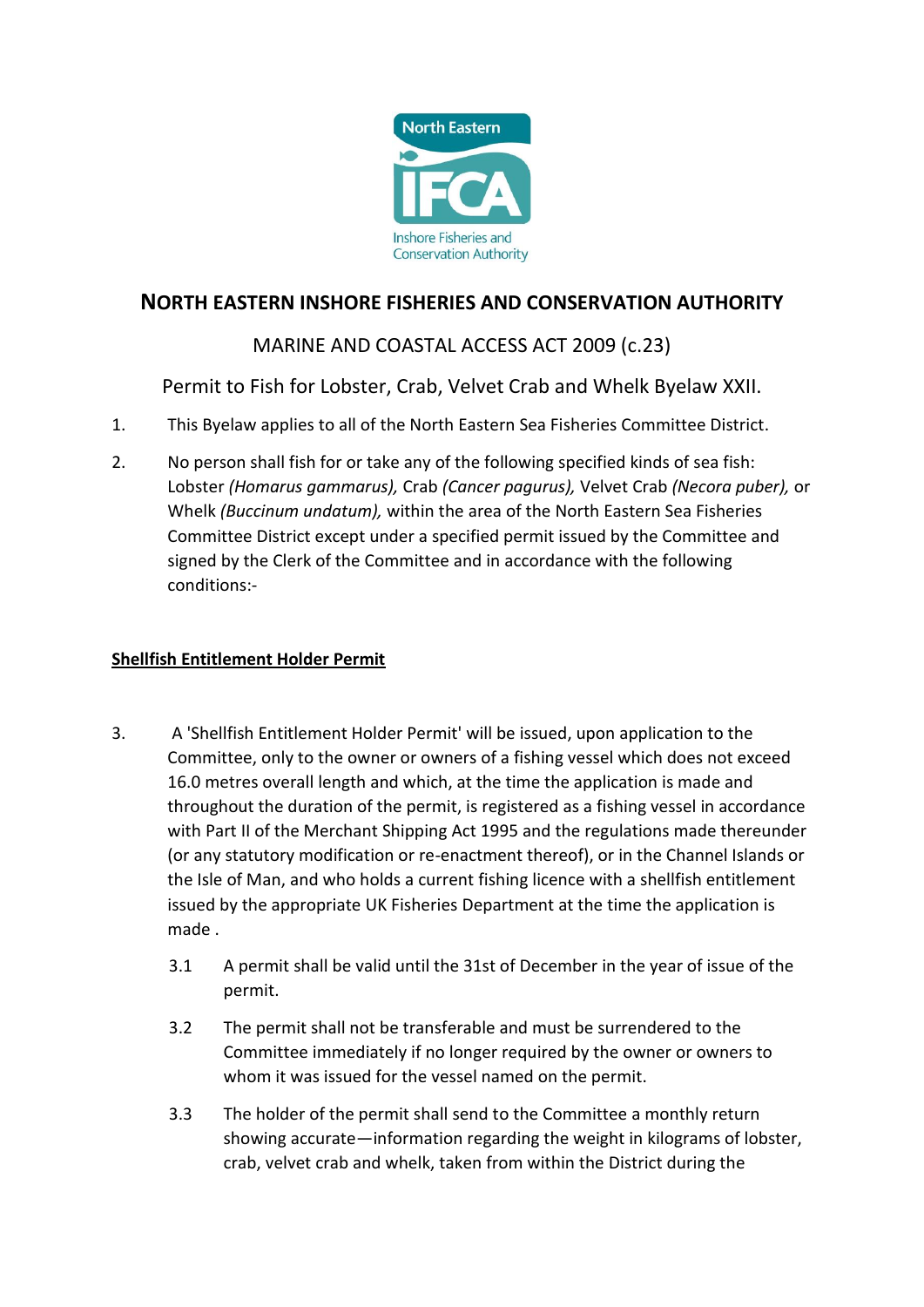preceding calendar month, together with information on the types and number of fishing gear employed and the area fished and any other information which the Committee regards as necessary.

- 3.4 It shall be the responsibility of the holder of the permit to ensure that such accurate statistical returns as required by the Committee are received by the Committee not later than the last day oft he month following the period for which the returns ate due.
- 3.5 The requitement in section 3.3 and 3.4, referring to the provision of monthly catch returns, shall apply only to vessels over 10 metres in overall length.
- 3.6 The permit holder must ensure that the position of all fleets of pots, individual pots, keep pots, all nets and fish traps must be clearly marked by a surface marker. That marker must be dearly visible and show the vessel's port letters and numbers,
- 3.7 Any vessel used in accordance with the permit shall clearly display the number issued with the permit
- 3.8 Applications for a 'Shellfish Entitlement Holder Permit' to fish under this Byelaw shall be made using the printed forms available from the Committee. It shall remain the responsibility of the permit holder to make application for any permit renewal.
- 3.9 The permit to fish shall be invalid if any of the above conditions are not met

### **Limited Shellfish Permit**

- 4. A `Limited Shellfish Permit' will be issued, upon application to the Committee, to an individual or owner of a fishing vessel which does not meet the criteria for a 'Shellfish Entitlement Holder Permit' as specified in section 3 of this Byelaw. A 'Limited Shellfish Permit' shall not be transferable and shall be valid until the 31st December in the year of issue of the permit.
	- 4.1 Subject to section 4.2, the person to whom the permit is issued shall not use more than 10 pots or 100 metres of net to fish for or take not more than 2 lobsters, a combined total of 10 crab of the species specified in paragraph (2) and 30 whelk, which must be landed on the same calendar day on which they were caught and may not be stored in any keep box or similar device.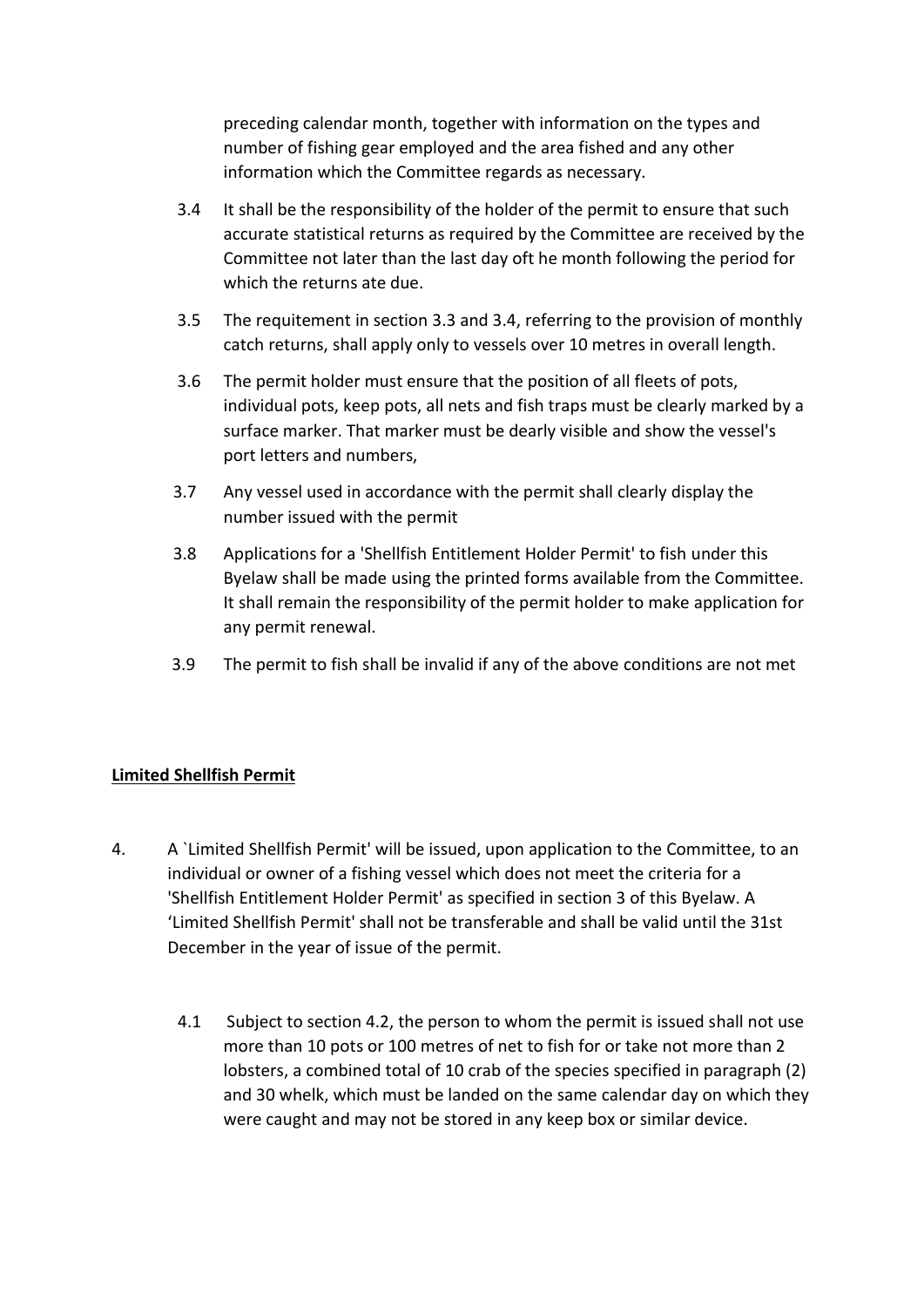- 4.2 The allowances set out in section 4.1 apply strictly per vessel regardless of the number of persons on board to whom permits have been issued.
- 4.3 Any person or persons not using a vessel and taking species specified in paragraph (2) of this Byelaw will also be subject to the allowances set out in section 4.1.
- 4.4 The position of all fleets of pots, individual pots, and nets must be clearly visible and marked by a surface marker. That marker must show the relevant permit holder's number issued with the permit.
- 4.5 Any vessel used in accordance with the permit shall clearly display the number issued with the permit, not display more than one permit number, and not be used to haul any pots or nets not marked with that number.
- 4.6 Each permit holder will be issued with 10 pot tags, these must be placed individually on each pot fished. Each tag will bear a unique number issued to the holder and must only be used by the permit holder. Tags will only remain valid during the year of issue of the permit. Replacement tags will be issued, upon application to the Committee, by permit holders, up to a maximum of 10 during the year of issue of the permit
- 4.7 Applications for a 'Limited Shellfish Permit' shall be made using the printed forms available from the Committee. It shall remain the responsibility of the permit holder to make any application for renewal.
- 4.8 The permit to fish shall be invalid if any of the above conditions are not met.

### **Seizure of Gear**

5. Any fishing gear used or deployed in contravention of this Byelaw may be seized in accordance with provisions contained in Section 10 of the Sea Fisheries Regulation Act 1966.